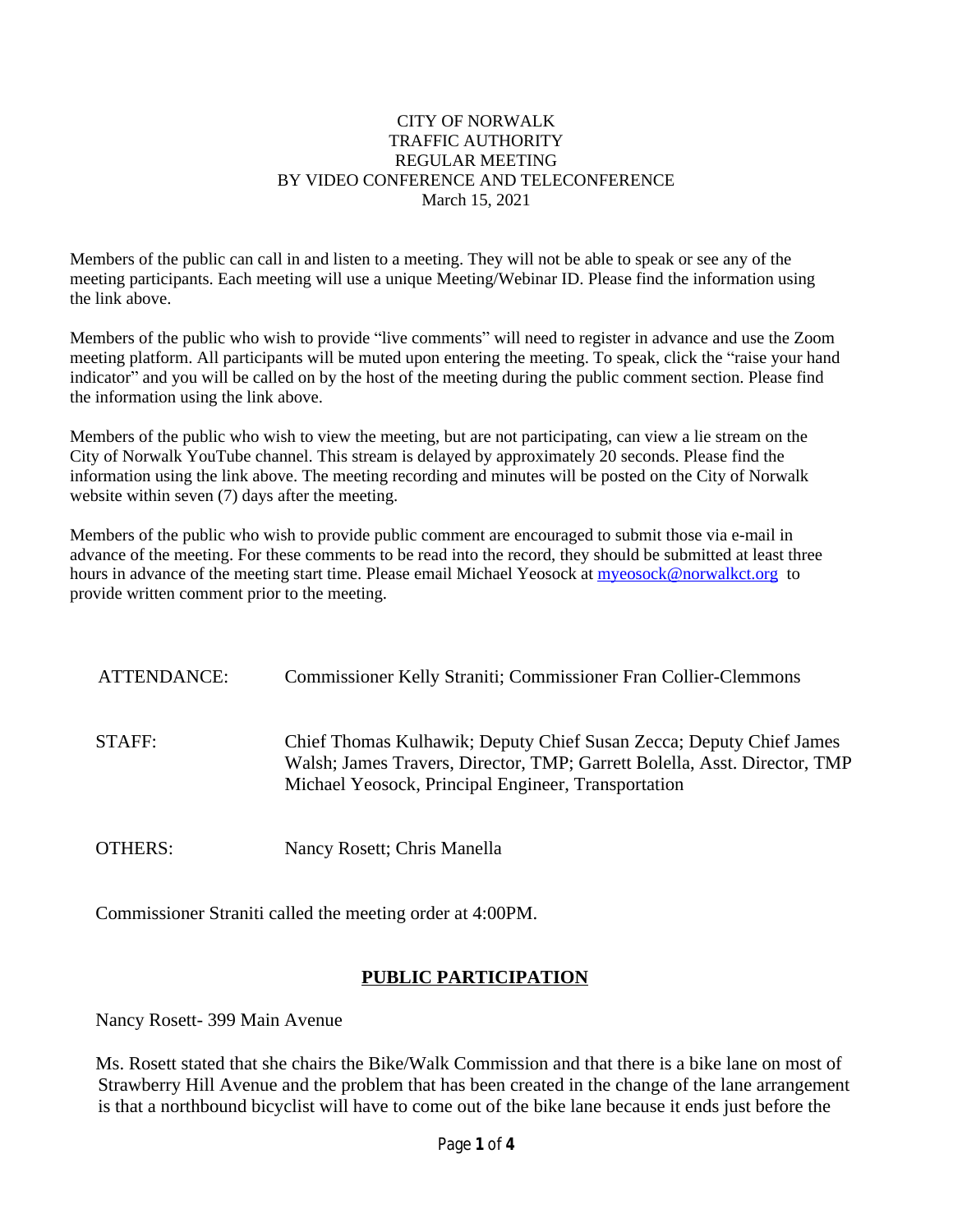intersection because the addition of the third lane means there is not enough room to have a bike lane all the way to the intersection so the bicyclist who is on the right hand side of the road and intending to go straight across Westport Avenue and continue north now has to get out of the right lane and go into the left turn and straight ahead lane in order to proceed straight ahead which means the bicyclist has to cross a lane of traffic to be able to do that. She said with the previous configuration the bicyclist would come out of the bike lane because it stopped and became sharrows and could continue along on the right hand side of the road across Westport Avenue and continue north. She said as a bicyclist she would prefer it be reverted back to the configuration that it used to be.

## Chris Manella

Mr. Manella stated that he would like to thank the Commissioners for looking at Bouton Street and that he is with FGB Construction and has been requesting no parking signs for some time because after 7:00AM they cannot get a tractor trailer down the street, and installing the no parking signs is long overdue and is necessary and would make for a much safer passage down Bouton Street.

# **BUSINESS**

## **1. APPROVE THE MINUTES OF THE TRAFFIC AUTHORITY MEETING OF MONDAY, FEBRUARY 22, 2021.**

#### **\*\*COMMISSIONER COLLIER-CLEMMONS MOVED TO APPROVE THE MINUTES AS SUBMITTED. \*\* THE MOTION PASSED UNANIMOUSLY.**

## **2. APPROVE THE ROWAYTON MEMORIAL DAY PARADE ON SUNDAY, MAY 30, 2021.**

Mr. Yeosock said this is an annual parade in Rowayton and because it is on a state road will be sent to the State for their approval once approved by the Traffic Authority.

#### **\*\* COMMISSIONER COLLIER-CLEMMONS MOVED TO APPROVE THE ROWAYTON MEMORIAL DAY PARADE ON SUNDAY, MAY 30, 2021. \*\* THE MOTION PASSED UNANIMOUSLY.**

## **3. APPROVE A NO PARKING ZONE ON THE WEST SIDE OF BOUTON STREET FROM LOWE STREET TO THE EXISTING NO PARKING ZONE.**

Mr. Yeosock said that Bouton Street is congested and in certain areas people are parking on both sides of the street and the street is not wide enough for vehicles to get through. He said staff is recommending to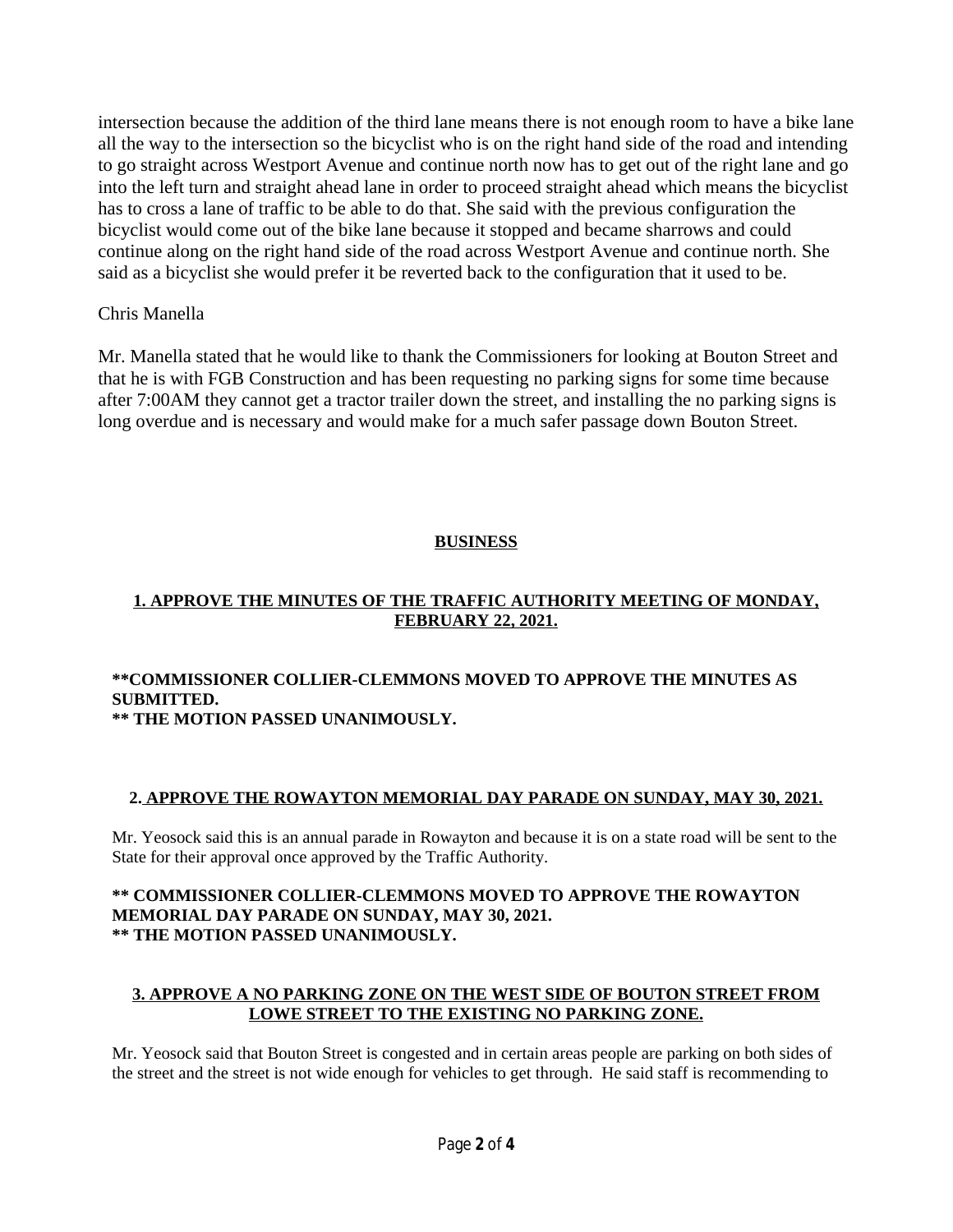remove parking on the west side of Bouton Street from Lowe Street to the existing no parking zone which is approximately 200' down from Lowe Street.

## **\*\* COMMISSIONER COLLIER-CLEMMONS MOVED TO APPROVE A NO PARKING ZONE ON THE WEST SIDE OF BOUTON STREET FROM LOWE STREET TO THE EXISTING NO PARKING ZONE.**

#### **\*\* THE MOTION PASSED UNANIMOUSLY.**

#### **4. APPROVE A NO PARKING ZONE ON THE WEST SIDE OF BOUTON STREET FROM WINDSOR PLACE TO INDIANA PLACE.**

Mr. Yeosock said currently parking is allowed on both sides of the street and staff is recommending removing it from the west side of the street because the street is narrow and cars can't get through.

#### **\*\* COMMISSIONER COLLIER CLEMMONS MOVED TO APPROVE A NO PARKING ZONE ON THE WEST SIDE OF BOUTON STREET FROM WINDSOR PLACE TO INDIANA PLACE. \*\* THE MOTION PASSED UNANIMOUSLY.**

## **5. APPROVE A NO PARKING ZONE ON THE WEST SIDE OF BOUTON STREET FROM GLASSER STREET TO ROBINS SQUARE.**

Mr. Yeosock said the same issues apply to this location and staff is recommending removing parking from the west side of the street.

# **\*\* COMMISSIONER COLLIER-CLEMMONS MOVED TO APPROVE A NO PARKING ZONE ON THE WEST SIDE OF BOUTON STREET FROM GLASSER STREET TO ROBINS SQUARE.**

**\*\* THE MOTION PASSED UNANIMOUSLY.**

## **6. APPROVE A NO PARKING ZONE ON THE EAST SIDE OF BOUTON STREET FROM RIORDAN STREET TO THE END.**

Mr. Yeosock said that staff is recommending removing parking from the east side of the street because that is the side of the street where all of the contractor yards are located so all of the homeowners would still have parking on the west side of the street.

Commissioner Straniti asked if staff has received any comments from the residents in the area. Mr. Yeosock said that they have received some requests from the contractors because they are having difficulties getting their trucks in and out.